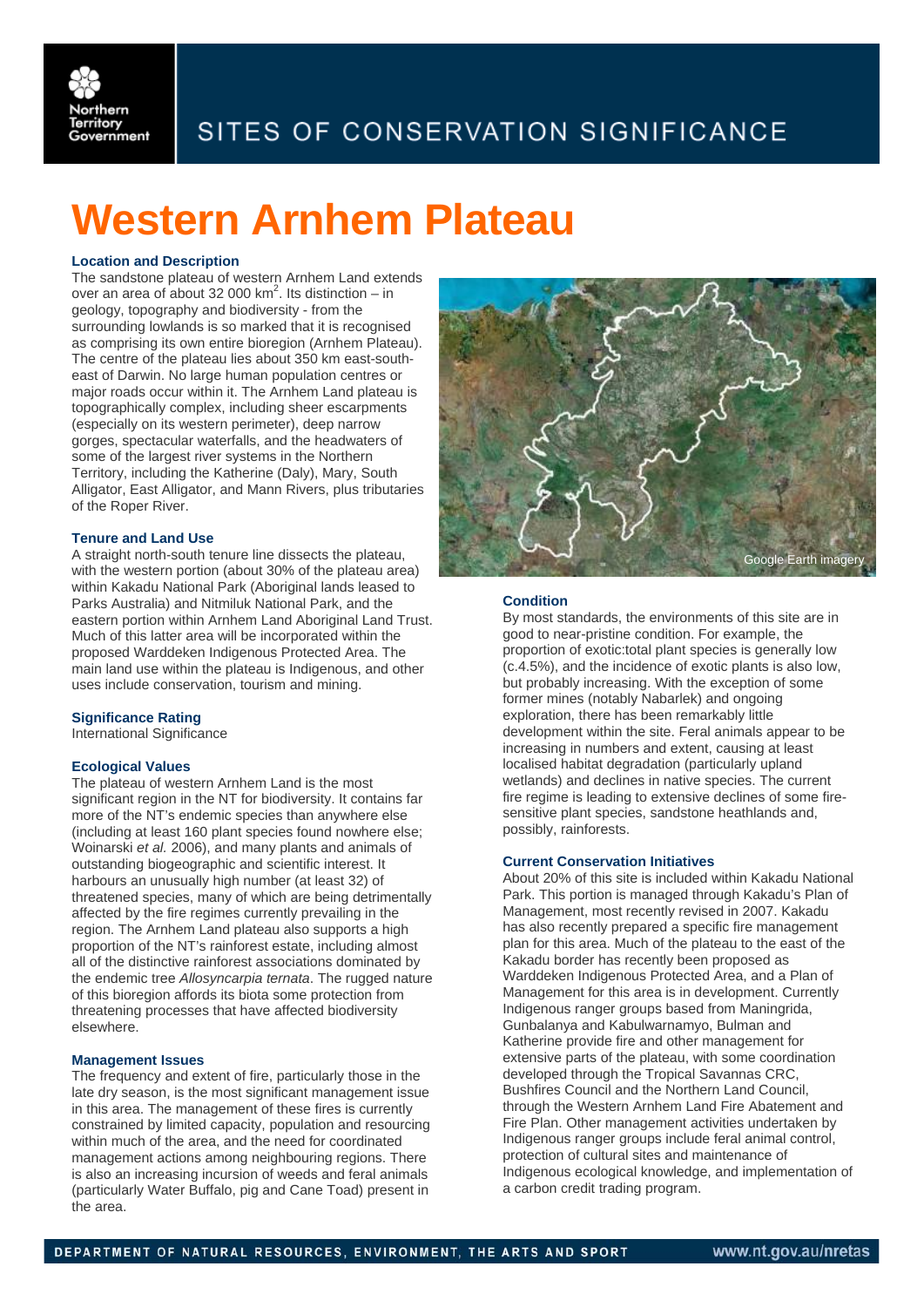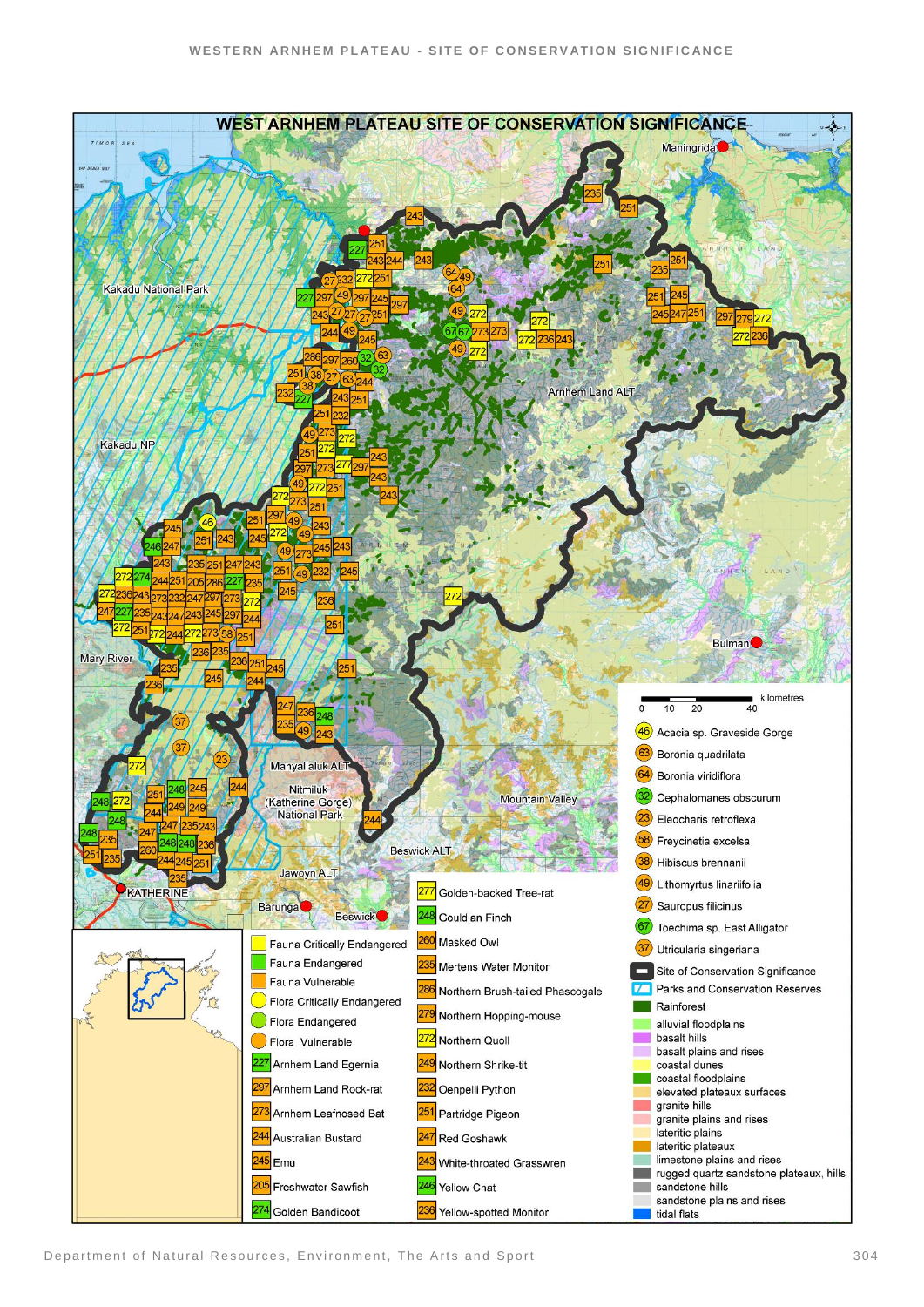|                    | <b>SOCS Number</b>                                 | 16 (NT Parks and Conservation Masterplan Map Number 15)                                                                                                                                                                                                                                                                                                                                                                                                                                     |
|--------------------|----------------------------------------------------|---------------------------------------------------------------------------------------------------------------------------------------------------------------------------------------------------------------------------------------------------------------------------------------------------------------------------------------------------------------------------------------------------------------------------------------------------------------------------------------------|
| <b>LOCATION</b>    | Latitude/Longitude                                 | 13º 11' South, 133º 15' East (at centre)                                                                                                                                                                                                                                                                                                                                                                                                                                                    |
|                    | <b>Bioregion</b>                                   | Arnhem Plateau (75%), Pine Creek (16%), Central Arnhem (8%), Daly Basin (1%)                                                                                                                                                                                                                                                                                                                                                                                                                |
|                    | <b>Description</b>                                 | This site is generally well-defined from the surrounding lowlands by its geological and topographic<br>distinctiveness. It comprises an extensive, rugged and ancient sandstone massif, tilted to form a<br>spectacular escarpment on its western edge. Its bounds are far less well defined to the east, but land<br>system mapping is used to define the boundary of the site, which extends to the south-west to include the<br>rugged sandstone gorge system of Nitmiluk National Park. |
|                    |                                                    | The significance of the plateau for biogeography, endemic and relic species is due largely to its unusually<br>long (>100 million years) and unbroken presence in this landscape, whereas much of the surrounding<br>lowlands was inundated at least twice as recently as the Pleistocene (Needman 1988; Duretto and<br>Ladiges 1997).                                                                                                                                                      |
|                    |                                                    | The site borders three other sites of high conservation significance in the NT; Alligator Rivers Coastal<br>Floodplain to the north-west, Maningrida Coastal Habitats to the north-east and Yinberrie Hills in the<br>south-west.                                                                                                                                                                                                                                                           |
|                    | <b>Significance Rating</b>                         | <b>International Significance</b>                                                                                                                                                                                                                                                                                                                                                                                                                                                           |
|                    | <b>Threatened plants</b>                           | 32 threatened species are reported from this site.                                                                                                                                                                                                                                                                                                                                                                                                                                          |
|                    | and animals                                        | * indicates the species is endemic to the site.                                                                                                                                                                                                                                                                                                                                                                                                                                             |
|                    | (Listings at<br>National/NT level                  | <b>Plants</b>                                                                                                                                                                                                                                                                                                                                                                                                                                                                               |
|                    | <b>CR</b> - Critically<br>Endangered,              | Acacia sp. Graveside Gorge (CR/CR)*<br>٠<br>Boronia quadrilata (VU/VU)*<br>٠                                                                                                                                                                                                                                                                                                                                                                                                                |
|                    | <b>EN</b> - Endangered,                            | Boronia viridiflora (VU/VU)*<br>٠<br>Cephalomanes obscurum (-/EN)<br>٠                                                                                                                                                                                                                                                                                                                                                                                                                      |
|                    | VU - Vulnerable,<br>NT - Near                      | Eleocharis retroflexa (VU/DD)<br>٠                                                                                                                                                                                                                                                                                                                                                                                                                                                          |
|                    | Threatened,                                        | Freycinetia excelsa (-/VU)<br>٠<br>$\blacksquare$<br>Hibiscus brennanii (VU/VU)*                                                                                                                                                                                                                                                                                                                                                                                                            |
|                    | LC - Least Concern,<br><b>DD</b> - Data Deficient) | Lithomyrtus linariifolia (-/VU)<br>$\blacksquare$                                                                                                                                                                                                                                                                                                                                                                                                                                           |
|                    |                                                    | Sauropus filicinus (VU/DD)*<br>٠<br>Toechima sp. East Alligator (EN/EN)*<br>٠                                                                                                                                                                                                                                                                                                                                                                                                               |
|                    |                                                    | Utricularia singeriana (-/VU)<br>٠                                                                                                                                                                                                                                                                                                                                                                                                                                                          |
|                    |                                                    | <b>Vertebrates</b>                                                                                                                                                                                                                                                                                                                                                                                                                                                                          |
|                    |                                                    | Australian Bustard Ardeotis australis (-/VU)<br>٠<br>Emu Dromaius novaehollandiae (-/VU)<br>٠                                                                                                                                                                                                                                                                                                                                                                                               |
|                    |                                                    | Gouldian Finch Erythrura gouldiae (EN/EN)<br>٠                                                                                                                                                                                                                                                                                                                                                                                                                                              |
|                    |                                                    | Masked Owl (northern mainland subspecies) Tyto novaehollandiae kimberli (VU/VU)<br>٠<br>Northern (crested) Shrike-tit Falcunculus frontatus whitei (VU/VU)<br>٠                                                                                                                                                                                                                                                                                                                             |
|                    |                                                    | Partridge Pigeon Geophaps smithii (VU/VU)<br>٠                                                                                                                                                                                                                                                                                                                                                                                                                                              |
|                    |                                                    | Red Goshawk Erythrotriorchis radiatus (VU/VU)<br>٠<br>White-throated Grass-wren Amytornis woodwardi (-/VU)*<br>٠                                                                                                                                                                                                                                                                                                                                                                            |
|                    |                                                    | Yellow Chat (Alligator River subspecies) Epthianura crocea tunneyi (VU/EN)<br>٠                                                                                                                                                                                                                                                                                                                                                                                                             |
|                    |                                                    | Arnhem rock-rat Zyzomys maini (VU/VU)*<br>٠<br>Arnhem Leaf-nosed Bat Hipposideros (diadema) inornata (-/VU)<br>٠                                                                                                                                                                                                                                                                                                                                                                            |
|                    |                                                    | Golden Bandicoot Isoodon auratus (VU/EN)<br>٠                                                                                                                                                                                                                                                                                                                                                                                                                                               |
|                    |                                                    | Golden-backed Tree-rat Mesembriomys macrurus (VU/CR)<br>٠<br>Northern Brush-tailed Phascogale Phascogale pirata (-/VU)<br>$\bullet$                                                                                                                                                                                                                                                                                                                                                         |
|                    |                                                    | Northern Hopping-mouse Notomys aquilo (VU/VU)<br>п                                                                                                                                                                                                                                                                                                                                                                                                                                          |
|                    |                                                    | Northern Quoll Dasyurus hallucatus (EN/CR)<br>٠<br>Arnhem Land Egernia Egernia obiri (EN/EN)*<br>٠                                                                                                                                                                                                                                                                                                                                                                                          |
|                    |                                                    | Oenpelli Python Morelia oenpelliensis (-/VU)*<br>٠<br>Merten's Water Monitor Varanus mertensi (-/VU)<br>٠                                                                                                                                                                                                                                                                                                                                                                                   |
|                    |                                                    | Yellow-spotted Monitor Varanus panoptes (-/VU)<br>٠                                                                                                                                                                                                                                                                                                                                                                                                                                         |
|                    |                                                    | Freshwater Sawfish Pristis microdon (VU/VU)<br>٠                                                                                                                                                                                                                                                                                                                                                                                                                                            |
| THREATENED SPECIES |                                                    | The Golden Bandicoot probably no longer occurs in the site, as it appears to have disappeared from the<br>NT mainland. The last confirmed record of the Golden-backed Tree-rat in the NT was from Deaf Adder<br>Gorge (west of the site) in 1969, but credible sighting have been reported since then.                                                                                                                                                                                      |
|                    |                                                    | In addition to these listed threatened species, there has been broad-scale decline of a range of other<br>species, notably including fire-sensitive plants (e.g. Bowman 1994; Bowman and Panton 1993; Russell-<br>Smith 2006) and small mammals. There is some evidence for decline in the extent and/or condition of<br>rainforests (Russell-Smith and Bowman 1992; Russell-Smith et al. 1993), but this may be contestable<br>(Bowman and Dingle 2006; Banfai and Bowman 2007).           |
|                    |                                                    | Woinarski (2004c) provides a listing of management priorities for those of these species that occur in<br>Kakadu National Park.                                                                                                                                                                                                                                                                                                                                                             |
|                    |                                                    | One ecological community restricted to this site, sandstone heathlands of the Arnhem Land plateau, has<br>been nominated as a nationally threatened community. This nomination is currently (mid 2007) being<br>assessed.                                                                                                                                                                                                                                                                   |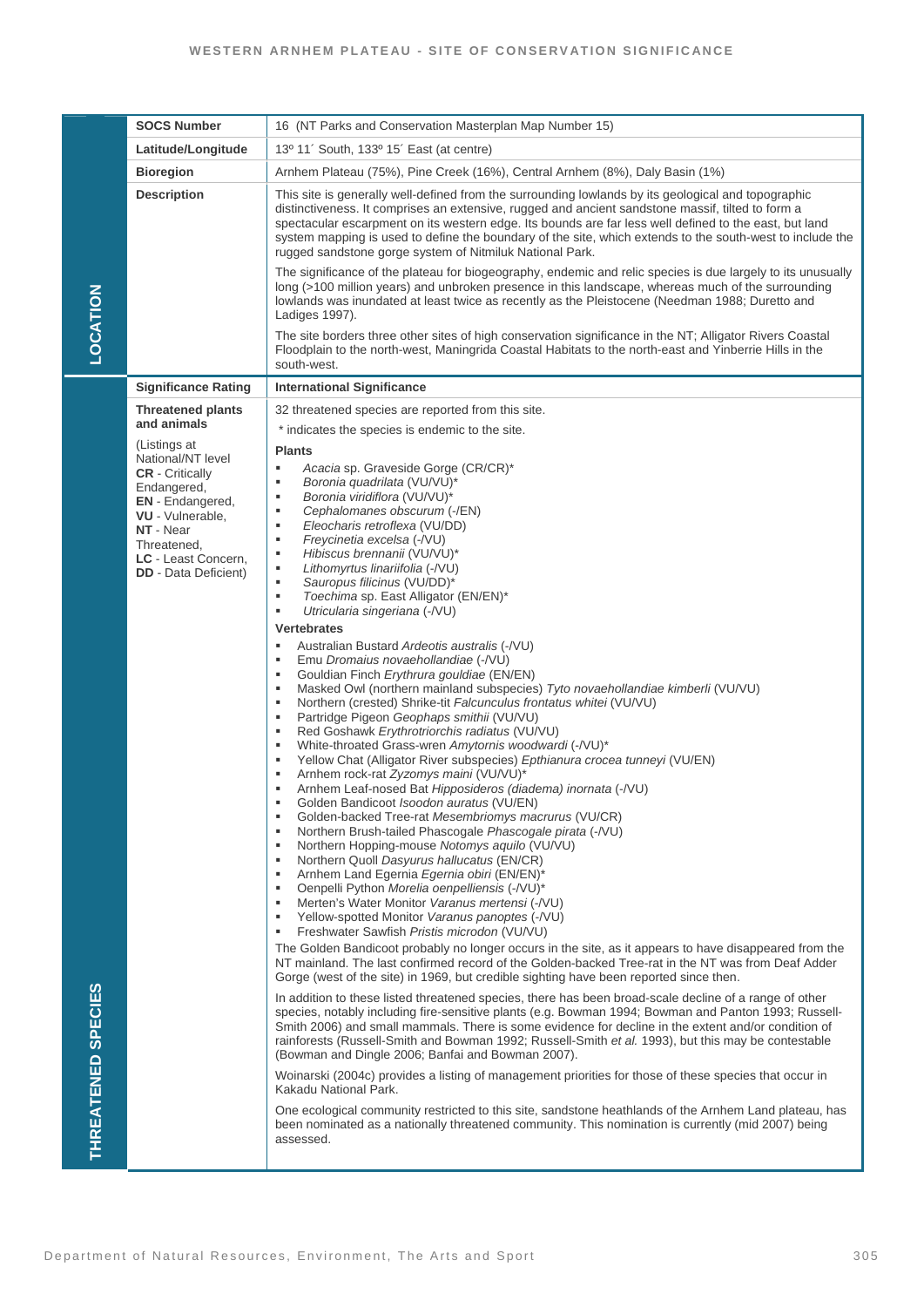|                                        | <b>Significance Rating</b> | <b>International Significance</b>                                                                                                                                                                                                                                                                                                                                                                                                                                                                                                                                                                                                                                                                                                                                                                           |
|----------------------------------------|----------------------------|-------------------------------------------------------------------------------------------------------------------------------------------------------------------------------------------------------------------------------------------------------------------------------------------------------------------------------------------------------------------------------------------------------------------------------------------------------------------------------------------------------------------------------------------------------------------------------------------------------------------------------------------------------------------------------------------------------------------------------------------------------------------------------------------------------------|
| <b>ENDEMIC SPECIES</b>                 | <b>Notes</b>               | Endemic to the site: At least 160 plant species recorded from the west Arnhem Plateau are found<br>nowhere else (Woinarski et al. 2006).                                                                                                                                                                                                                                                                                                                                                                                                                                                                                                                                                                                                                                                                    |
|                                        |                            | 20 species of vertebrates are endemic to the plateau area, including four birds (White-throated Grass-<br>wren, White-lined Honeyeater, Chestnut-quilled Rock-pigeon and Banded Fruit-dove [although this latter<br>has a sibling species in Indonesia]), ten reptiles (the turtle Chelodina burrungandjii, the geckoes Gehyra<br>pamela, Oedura gemmata and Pseudothecadactylus lindneri and the skinks Ctenotus arnhemensis, C.<br>coggeri, C. gagudju, Egernia obiri and Menetia concinna, and the Oenpelli Python), two mammals (Black<br>Wallaroo and Arnhem Rock-rat), two fish (Midgley's grunter and Barraway's gudgeon) and two frogs<br>(Uperoleia arenicola and Litoria personata). The richness of rock-associated fauna is unusually high<br>within a national context (Freeland et al. 1988). |
|                                        |                            | Andersen et al. (2000) recorded 11 grasshopper species that were "restricted to sandstone country of the<br>Arnhem escarpment and plateau", but noted also that their collections were far from comprehensive; and<br>there has been relatively little systematic survey of the terrestrial invertebrates of this area.                                                                                                                                                                                                                                                                                                                                                                                                                                                                                     |
|                                        |                            | The freshwater invertebrate fauna of western Arnhem Land plateau also appears to comprise a<br>substantial and significant endemic component, although quantification of this is currently hampered by<br>very limited collection and taxonomic scrutiny (such limitations are now being addressed by a range of<br>collaborative studies involving eriss). The fauna includes an endemic family of shrimps, the<br>Kakaducarididae, comprising two endemic genera (Page et al. 2008), as well as an endemic genus of<br>phreatoicidean isopod (Eophreatoicus) that has exceptional species-level diversity (Dr G Wilson,<br>Australian Museum, pers. comm.). Most of these macro-crustacean species have very restricted<br>distributions, often limited to single streams, seeps or springs.              |
|                                        |                            | <b>Endemic to the NT:</b> At least 370 plant species recorded in this site are only found in the NT.                                                                                                                                                                                                                                                                                                                                                                                                                                                                                                                                                                                                                                                                                                        |
|                                        |                            | Other: As well as the large number of species that are endemic to the site, several species found in the<br>site are restricted to the site within the NT but are also found in other states.                                                                                                                                                                                                                                                                                                                                                                                                                                                                                                                                                                                                               |
|                                        | <b>Significance Rating</b> | <b>Regional Significance</b>                                                                                                                                                                                                                                                                                                                                                                                                                                                                                                                                                                                                                                                                                                                                                                                |
|                                        | <b>Marine turtles</b>      | Not applicable                                                                                                                                                                                                                                                                                                                                                                                                                                                                                                                                                                                                                                                                                                                                                                                              |
|                                        | <b>Seabirds</b>            | No major aggregations recorded                                                                                                                                                                                                                                                                                                                                                                                                                                                                                                                                                                                                                                                                                                                                                                              |
|                                        | Waterbirds                 | The site includes a network of wetlands, including some (relatively small) persistent and ephemeral<br>swamps, headwater pools and the upper reaches of some large rivers; but these generally do not support<br>rich waterbird aggregations.                                                                                                                                                                                                                                                                                                                                                                                                                                                                                                                                                               |
|                                        | <b>Shorebirds</b>          | No major aggregations recorded                                                                                                                                                                                                                                                                                                                                                                                                                                                                                                                                                                                                                                                                                                                                                                              |
| <b>AGGREGATIONS</b><br><b>WILDLIFE</b> | Other aggregations         | The site includes some large roosts of flying-foxes and natural cave systems and abandoned mine adits<br>are known to support some aggregations of microchiropteran bats (D. Milne, NRETAS, pers. comm.).                                                                                                                                                                                                                                                                                                                                                                                                                                                                                                                                                                                                   |
|                                        |                            | Rainforests and gorge systems provide seasonal refuges for aggregations of some butterfly species and<br>other invertebrates (e.g. Monteith 1982).                                                                                                                                                                                                                                                                                                                                                                                                                                                                                                                                                                                                                                                          |
|                                        | <b>Significance Rating</b> | <b>National Significance (possible International)</b>                                                                                                                                                                                                                                                                                                                                                                                                                                                                                                                                                                                                                                                                                                                                                       |
|                                        | Ramsar criteria met        | The Ramsar listing of Kakadu and encompasses all the wetlands of that portion of the Arnhem Plateau<br>within Kakadu National Park, recognising in particular the natural integrity of the wetland systems, the<br>spectacular waterfalls and gorges, and the distinctive biota, including very many endemic aquatic<br>invertebrates.                                                                                                                                                                                                                                                                                                                                                                                                                                                                      |
|                                        |                            | ID 5AU002: Kakadu (Stage I and components of Stage III). Criteria met: 1a, 1b, 1c, 2a, 2b, 3a, 3b, 3c.                                                                                                                                                                                                                                                                                                                                                                                                                                                                                                                                                                                                                                                                                                      |
|                                        |                            | ID 5AU030: Kakadu National Park (Stage II). Criteria met: 1a, 1c, 2b, 3a, 3b, 3c.                                                                                                                                                                                                                                                                                                                                                                                                                                                                                                                                                                                                                                                                                                                           |
| <b>WETLANDS</b>                        | <b>DIWA criteria met</b>   | The Western Arnhem Plateau includes parts of two sites listed as wetlands of national significance in the<br>Directory of Important Wetlands in Australia (DIWA): Katherine River Gorge (NT018 meets criteria 1, 2, 6<br>and includes DIWA wetland type B1); and Kakadu National Park (ID NT017; meets criteria 1, 3, 4, 5, 7<br>and 8 and includes DIWA wetland types: A1, A2, A5, A6, A7, A8, A9, B1, B2, B3, B9, B10, B14, B17 and<br>$C1$ .                                                                                                                                                                                                                                                                                                                                                             |
|                                        |                            | The Kakadu National Park DIWA site includes large areas of floodplain that are not part of the Western<br>Arnhem Plateau and it is not straightforward to disentangle the values of the Arnhem Plateau component<br>of the DIWA site from those of its lowland components. Indeed much of the value of the Kakadu DIWA<br>site is in its incorporation of entire or near-entire catchments for major rivers from headwaters to mouth.                                                                                                                                                                                                                                                                                                                                                                       |
|                                        | <b>Notes</b>               | The plateau wetlands support a rich assemblage of aquatic biota, including very many endemic<br>invertebrates (Bruce 1993; Bruce and Short 1993; Finlayson et al. 2006), reflecting a long and enduring<br>period of isolation, due in part to topographic barriers preventing upstream movement of lowland aquatic<br>fauna. The upland watercourses also support an endemic turtle and an isolated population of dwarfed<br>freshwater crocodiles.                                                                                                                                                                                                                                                                                                                                                        |
|                                        |                            | Kakadu National Park (Stage I and II) have been identified as priority High Conservation Value Aquatic<br>Ecosystems (Commonwealth of Australia 2008) and as targets for investment in the Caring for our<br>Country Business Plan 2009-2010.                                                                                                                                                                                                                                                                                                                                                                                                                                                                                                                                                               |
|                                        | <b>Rivers</b>              | The Arnhem Plateau area is critical for wetland systems across much of the Top End, as it contains a<br>high proportion of the headwaters of many large river systems, including the Katherine (Daly), Mary,<br>South Alligator, East Alligator and Mann Rivers, as well as an important proportion of the Roper River.                                                                                                                                                                                                                                                                                                                                                                                                                                                                                     |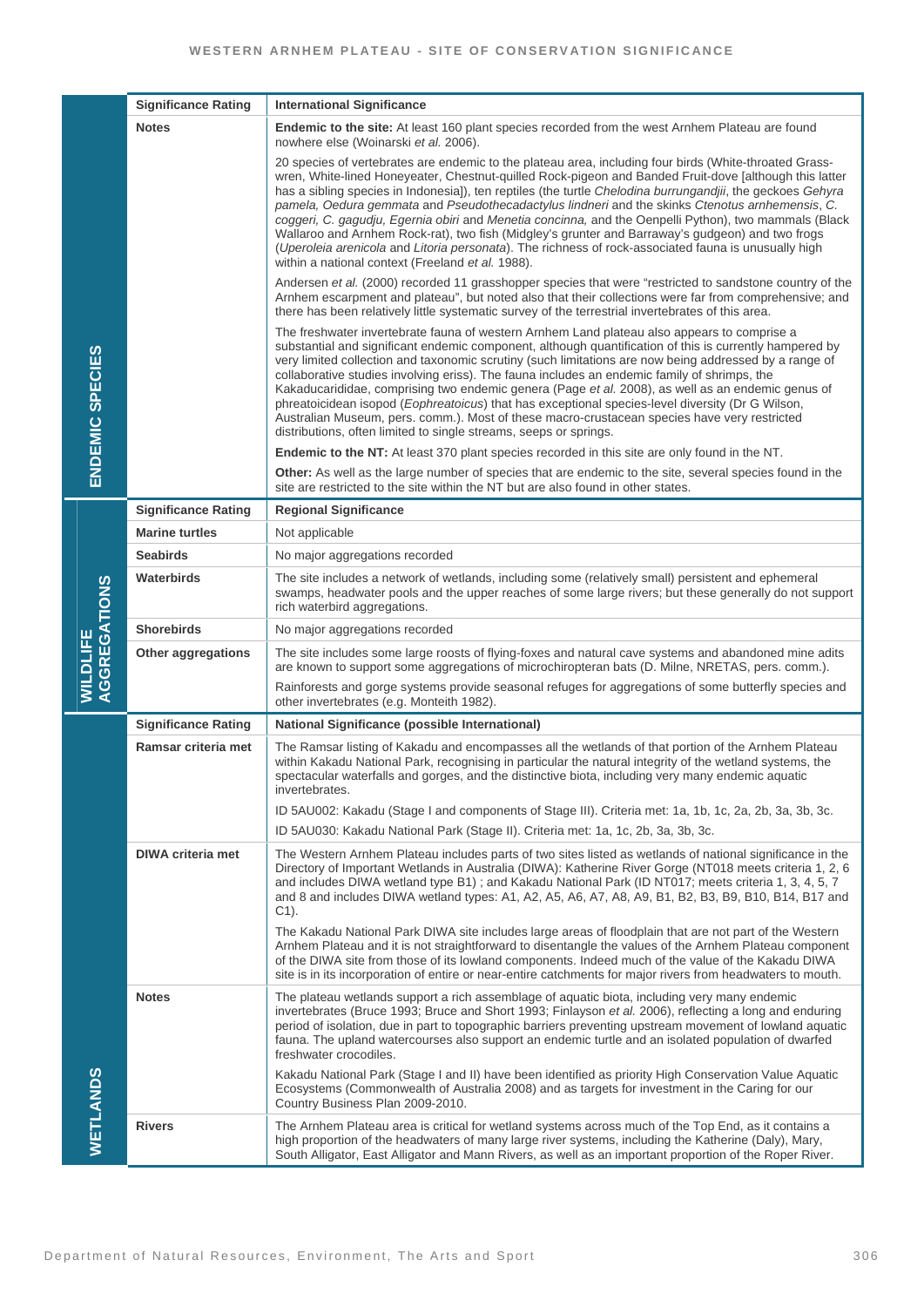|                                   | <b>Significance Rating</b> | <b>International Significance</b>                                                                                                                                                                                                                                                                                                                                                                                                                                                                                                                                                                                                                                                                                                            |
|-----------------------------------|----------------------------|----------------------------------------------------------------------------------------------------------------------------------------------------------------------------------------------------------------------------------------------------------------------------------------------------------------------------------------------------------------------------------------------------------------------------------------------------------------------------------------------------------------------------------------------------------------------------------------------------------------------------------------------------------------------------------------------------------------------------------------------|
| <b>FLORA</b>                      | <b>Notes</b>               | The Arnhem Plateau- Alligator Rivers region is recognised nationally (Crisp et al. 2001) and<br>internationally (Ingwesen 1995) as a centre of plant species diversity and endemicity (Russell-Smith<br>2006; Woinarski et al. 2006).                                                                                                                                                                                                                                                                                                                                                                                                                                                                                                        |
|                                   |                            | <b>Rainforest:</b> The Arnhem Land plateau supports 119 500 ha of rainforest and comprises a high<br>proportion (43%) of the Territory's rainforest estate, including most of the distinctive rainforest<br>associations dominated by the endemic tree Allosyncarpia ternata (Russell-Smith et al. 1993).                                                                                                                                                                                                                                                                                                                                                                                                                                    |
|                                   |                            | Restricted vegetation communities: The plateau also provides the most extensive areas, and the most<br>diverse representations, of the NT's heathlands, a plant community comprising a high proportion of fire-<br>sensitive shrubs (Specht 1958; Russell-Smith et al. 2002).                                                                                                                                                                                                                                                                                                                                                                                                                                                                |
|                                   |                            | Restricted range species: Many plant species found on the plateau are relictual (such as species in the<br>genera Drummondita, Hildergardia and Podocarpus) and many species are known only from one or few<br>populations within a range of <1-10 km <sup>2</sup> . Some groups have radiated extensively (e.g. Stylidium, Micraira,<br>Spermacoce, Eriocaulon), resulting in this bioregion being a major centre of biodiversity (Carlquist 1979;<br>Leach 2000; Harwood and Dessein 2005; Woinarski et al. 2006).                                                                                                                                                                                                                         |
|                                   |                            | The western portion of this site included within Kakadu National Park, has UNESCO World Heritage<br>listing for outstanding cultural and natural universal values (UNESCO).                                                                                                                                                                                                                                                                                                                                                                                                                                                                                                                                                                  |
|                                   |                            | The Arnhem Plateau is listed on the Register of the National Estate as part of the Alligator Rivers Region<br>and Kakadu National Park sites for the natural and cultural values (Australian Heritage Council).                                                                                                                                                                                                                                                                                                                                                                                                                                                                                                                              |
|                                   |                            | Numerous gorges, vine thickets and other landscapes within the Plateau are included on the Register of<br>the National Estate for their natural values including: the Alligator Rivers Region, Boulder Gorge Jungle,<br>Tin Can Creek Area, Upper East Alligator River Area, Gimbat / Goodparla Pastoral Leases (former),<br>Kakadu National Park, Rainforest Gorge Jungle, Miyarrin Jungle, Koolpin Gorge Area, Jim Jim Falls<br>Area, Twin Falls Area, UDP Falls Area, Marrawal Plateau, Nitmiluk National Park (1978 boundary),<br>Tristicha Trifaria Sites, Edith Falls Reserve (former), Acacia Helicophylla Sites, Hibiscus Menzelii Sites,<br>Calytrix Faucicla Sites, and Calytrix Verticillata Sites (Australian Heritage Council). |
|                                   |                            | Much of the eastern portion of the plateau will be incorporated in the proposed Warddeken Indigenous<br>Protected Area (Warddeken Land Management Limited in prep.)                                                                                                                                                                                                                                                                                                                                                                                                                                                                                                                                                                          |
|                                   |                            | The plateau area is proposed to be nominated by Birds Australia as an internationally-recognised<br>Important Bird Area (G. Dutson in prep.) due to the occurrence of numerous endemic and threatened bird<br>species.                                                                                                                                                                                                                                                                                                                                                                                                                                                                                                                       |
|                                   |                            | Twenty nine species recorded from this site are listed under international conventions or bilateral<br>agreements protecting migratory species.                                                                                                                                                                                                                                                                                                                                                                                                                                                                                                                                                                                              |
| <b>OTHER ENVIRONMENTAL VALUES</b> |                            | This site is also significant for the extraordinarily rich rock art, which contains many representations of<br>plants and animals, and offers a valuable set of evidence of environmental histories and biotic changes<br>over time (e.g. Brandl 1972; Calaby and Lewis 1977; Murray and Chaloupka 1984). Indigenous<br>environmental knowledge remains strong, and is providing important information about management and<br>conservation (e.g. Telfer 2006; Telfer and Garde 2006).                                                                                                                                                                                                                                                       |
| <b>MANAGEMENT ISSUES</b>          |                            | <b>Fire:</b> This site contains many species and environments that are fire-sensitive, and that are generally<br>declining under current fire regimes. The main management problem is the high incidence of extensive<br>late dry season fires – for example in 2004 and 2006 late dry season fires burnt over 80% of the plateau<br>(Petty et al. 2007). Early and strategic preventative fire management may reduce the frequency, intensity<br>and extent of such destructive fires.                                                                                                                                                                                                                                                      |
|                                   |                            | <b>Feral animals:</b> This site has significant, and probably expanding (because largely unchecked)<br>populations of feral Water Buffalo, pig and Cane Toad, all of which may reduce environmental quality<br>and/or lead to population reductions in some native species. Water buffalo are having severe impacts on<br>upland wetlands and drainage lines (P. Cooke, Wardekken Land Management Ltd., pers. comm.). Feral<br>cats are also widespread, but probably in relatively low numbers. Feral horse and donkey present some<br>localised management problems. There may be an increasing incidence of European Honey Bees,<br>possibly with some impacts on native bees.                                                            |
|                                   |                            | Weeds: One Weed of National Significance (Mesquite Prosopis pallida), 12 Category A and B weeds,<br>and four undeclared but problematic environmental weeds (high priority weeds: Smith 2001) are recorded<br>from this site. The incidence of weeds in this site however, is generally low, but there are localised<br>outbreaks of Hyptis suaveolens, especially in areas with high feral buffalo densities. Incursions of pasture<br>grasses (especially mission Pennisetum sp. and gamba grasses Andropogon gayanus) may be the most<br>substantial potential weed problem.                                                                                                                                                              |
|                                   |                            | <b>Other:</b> There is some mining exploration in this site, with localised impacts.                                                                                                                                                                                                                                                                                                                                                                                                                                                                                                                                                                                                                                                         |
|                                   |                            | A major factor in the conservation of this area is the limited number of people and management<br>resources (Bowman and Prior 2004; Bowman et al. 2001, 2004).                                                                                                                                                                                                                                                                                                                                                                                                                                                                                                                                                                               |
|                                   |                            | Given the very limited range of some endemic species and the fire-sensitivity of some environments,<br>climate change (especially mediated through consequential changes in fire regimes) may threaten some<br>species and environments.                                                                                                                                                                                                                                                                                                                                                                                                                                                                                                     |